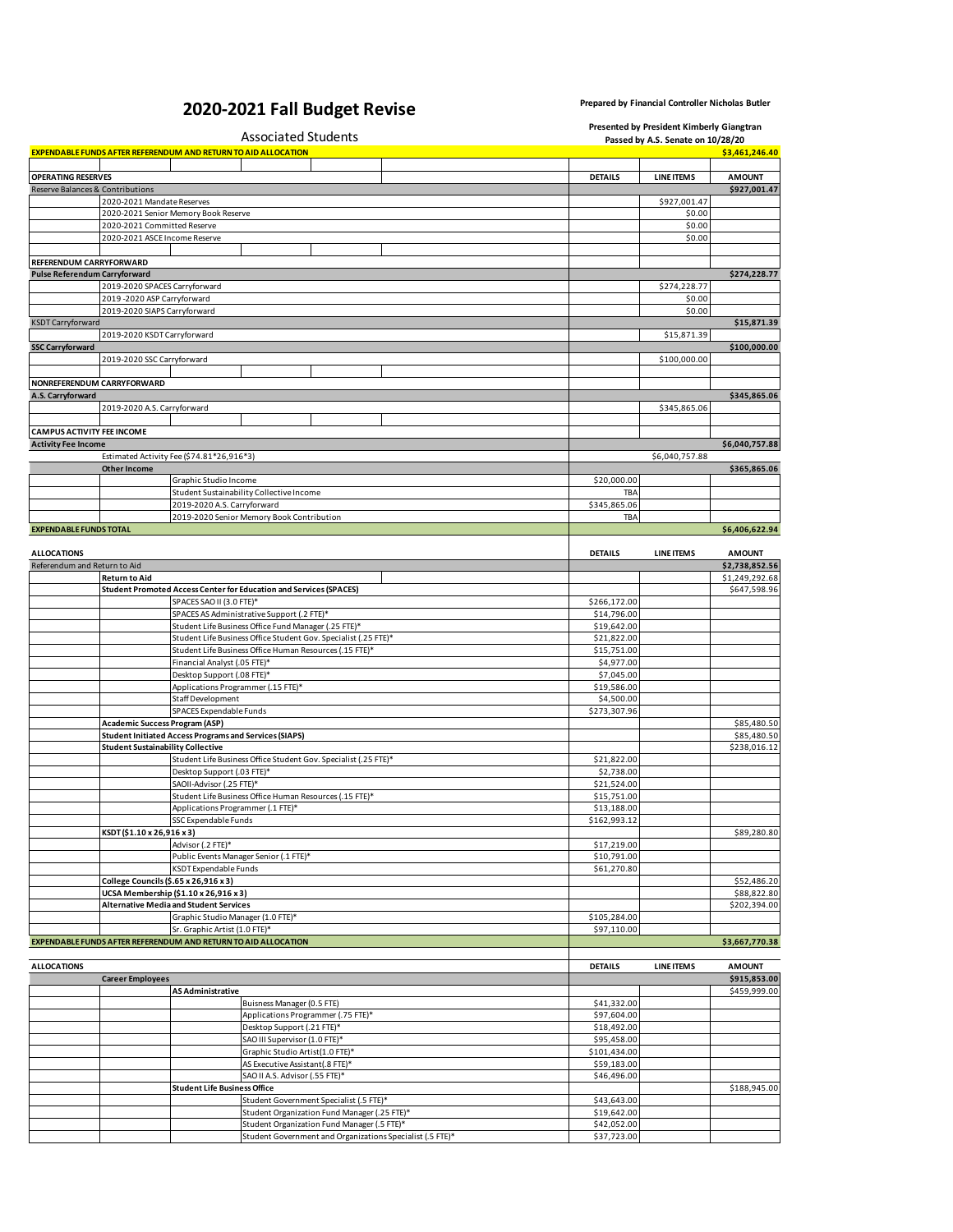|                                                |                                      |                                             | \$21,001.00  |                |
|------------------------------------------------|--------------------------------------|---------------------------------------------|--------------|----------------|
|                                                |                                      | Human Resources (.2 FTE)*                   |              |                |
|                                                |                                      | Financial Analyst (.25 FTE)*                | \$24,884.00  |                |
|                                                | <b>University Events Office</b>      |                                             |              | \$266,909.00   |
|                                                |                                      | Public Events Manager Principal (0.7 FTE)*  | \$88,180.00  |                |
|                                                |                                      | Public Events Manager Senior (1.0 FTE)*     | \$82,930.00  |                |
|                                                |                                      | Public Events Manager Senior (.9 FTE)*      | \$95,799.00  |                |
| <b>EXPENDABLE FUNDS AFTER CAREER EMPLOYEES</b> |                                      |                                             |              | \$2,751,917.38 |
| <b>Office of the President</b>                 |                                      |                                             |              | \$172,600.00   |
|                                                |                                      |                                             |              |                |
|                                                | Office of the President              |                                             |              | \$1,350.00     |
|                                                |                                      | Initiatives                                 | \$500.00     |                |
|                                                |                                      | Outreach and Marketing                      | \$250.00     |                |
|                                                |                                      | Travel                                      | \$500.00     |                |
|                                                |                                      | Operating                                   | \$100.00     |                |
|                                                | <b>Office of Student Advocacy</b>    |                                             |              |                |
|                                                |                                      |                                             |              | \$2,550.00     |
|                                                |                                      | <b>Operating Funds</b>                      | \$300.00     |                |
|                                                |                                      | <b>Outreach and Marketing</b>               | \$600.00     |                |
|                                                |                                      | Leadership Development                      | \$1,650.00   |                |
|                                                | Office of College Affairs            |                                             |              | \$40,500.00    |
|                                                |                                      | Mixers (3)                                  | \$0.00       |                |
|                                                |                                      |                                             |              |                |
|                                                |                                      | College Council Visits                      | \$1,000.00   |                |
|                                                |                                      | <b>Council Peer Meetups</b>                 | \$600.00     |                |
|                                                |                                      | Operating                                   | \$200.00     |                |
|                                                |                                      | Sun God Kits                                | \$600.00     |                |
|                                                |                                      | Marketing                                   | \$800.00     |                |
|                                                |                                      |                                             |              |                |
|                                                |                                      | All Council Retreat                         | \$3,000.00   |                |
|                                                |                                      | Programming                                 | \$4,000.00   |                |
|                                                |                                      | Leadership Development                      | \$0.00       |                |
|                                                |                                      | Know Your Councils                          | \$300.00     |                |
|                                                |                                      | Muir Musical                                | \$30,000.00  |                |
|                                                |                                      |                                             |              |                |
|                                                | Office of Academic Affairs           |                                             |              | \$1,500.00     |
|                                                |                                      | Programming                                 | \$1,000.00   |                |
|                                                |                                      | Marketing                                   | \$500.00     |                |
|                                                |                                      | <b>Office of Food and Housing Resources</b> |              | \$12,000.00    |
|                                                |                                      | Marketing                                   | \$1,250.00   |                |
|                                                |                                      | Programming                                 | \$5,000.00   |                |
|                                                |                                      |                                             |              |                |
|                                                |                                      | Outreach                                    | \$1,250.00   |                |
|                                                |                                      | Initatives and Projects                     | \$4,000.00   |                |
|                                                |                                      | Supplies                                    | \$500.00     |                |
|                                                |                                      | <b>Triton Food Pantry</b>                   |              | \$30,000.00    |
|                                                |                                      | Operations                                  | \$30,000.00  |                |
|                                                |                                      |                                             |              | \$84,700.00    |
|                                                |                                      | Office of Transportation and Transformation |              |                |
|                                                |                                      | Operating                                   | \$0.00       |                |
|                                                |                                      | Programming                                 | \$800.00     |                |
|                                                |                                      | Travel                                      | \$0.00       |                |
|                                                |                                      |                                             |              |                |
|                                                |                                      |                                             |              |                |
|                                                |                                      | Leadership Development                      | \$0.00       |                |
|                                                |                                      | <b>STAC Discretionary Funds</b>             | \$2,000.00   |                |
|                                                |                                      | <b>Other Operations</b>                     | \$800.00     |                |
|                                                |                                      | Urban Design Challenge Supplement           | \$500.00     |                |
|                                                |                                      | Grocery Shuttle                             | \$80,000.00  |                |
|                                                |                                      | Marketing                                   | \$600.00     |                |
|                                                |                                      |                                             |              |                |
| <b>Office of Campus Affairs</b>                |                                      |                                             |              | \$1,388,000.00 |
|                                                | <b>Office of Campus Affairs</b>      |                                             |              | \$13,500.00    |
|                                                |                                      | A.S. Retreat                                | \$900.00     |                |
|                                                |                                      | A.S. Student Engagement                     | \$2,500.00   |                |
|                                                |                                      | A.S. Visibility                             | \$0.00       |                |
|                                                |                                      | Town Halls (8)                              | \$0.00       |                |
|                                                |                                      |                                             |              |                |
|                                                |                                      | Office Development                          | \$0.00       |                |
|                                                |                                      | AS Leadership Symposium                     | \$0.00       |                |
|                                                |                                      | Initiatives                                 | \$400.00     |                |
|                                                |                                      | Leadership Development                      | \$1,500.00   |                |
|                                                |                                      | Marketing and Outreach                      | \$200.00     |                |
|                                                |                                      | A.S. Fellowship                             | \$2,000.00   |                |
|                                                |                                      | Triton Dine (3)                             | \$6,000.00   |                |
|                                                | <b>Office of Concerts and Events</b> |                                             |              |                |
|                                                |                                      |                                             |              | \$1,160,700.00 |
|                                                |                                      | Sun God Festival                            | \$780,000.00 |                |
|                                                |                                      | Sun God Festival Contingency                | \$20,000.00  |                |
|                                                |                                      | Music Licensing Fees                        | \$12,000.00  |                |
|                                                |                                      | <b>Expand Your Horizons Event Series</b>    | \$120,000.00 |                |
|                                                |                                      | Winter Online Events                        | \$65,000.00  |                |
|                                                |                                      |                                             |              |                |
|                                                |                                      | <b>Fall Online Events</b>                   | \$100,000.00 |                |
|                                                |                                      | <b>Special Events</b>                       | \$20,000.00  |                |
|                                                |                                      | Bear Gardens (1)                            | \$16,000.00  |                |
|                                                |                                      | Bear Garden Senior Sendoff                  | \$22,000.00  |                |
|                                                |                                      | Marketing                                   | \$3,500.00   |                |
|                                                |                                      | Leadership Development                      | \$2,200.00   |                |
|                                                |                                      |                                             |              |                |
|                                                |                                      | Office of Equity, Diversity, and Inclusion  |              | \$107,200.00   |
|                                                |                                      | Outreach and Marketing                      | \$300.00     |                |
|                                                |                                      | Leadership Development                      | \$150.00     |                |
|                                                |                                      | MLK Jr. Day                                 | \$0.00       |                |
|                                                |                                      | EDI Fund                                    | \$100,000.00 |                |
|                                                |                                      |                                             |              |                |
|                                                |                                      | <b>UCSD Cultural Celebration</b>            | \$6,200.00   |                |
|                                                |                                      | Programming                                 | \$550.00     |                |
|                                                |                                      | Operating                                   | \$0.00       |                |
|                                                | <b>Women's Commission</b>            |                                             |              | \$6,500.00     |
|                                                |                                      | Programming and Operating                   | \$500.00     |                |
|                                                |                                      | Centenial Celebration of the 19th Amendment | \$500.00     |                |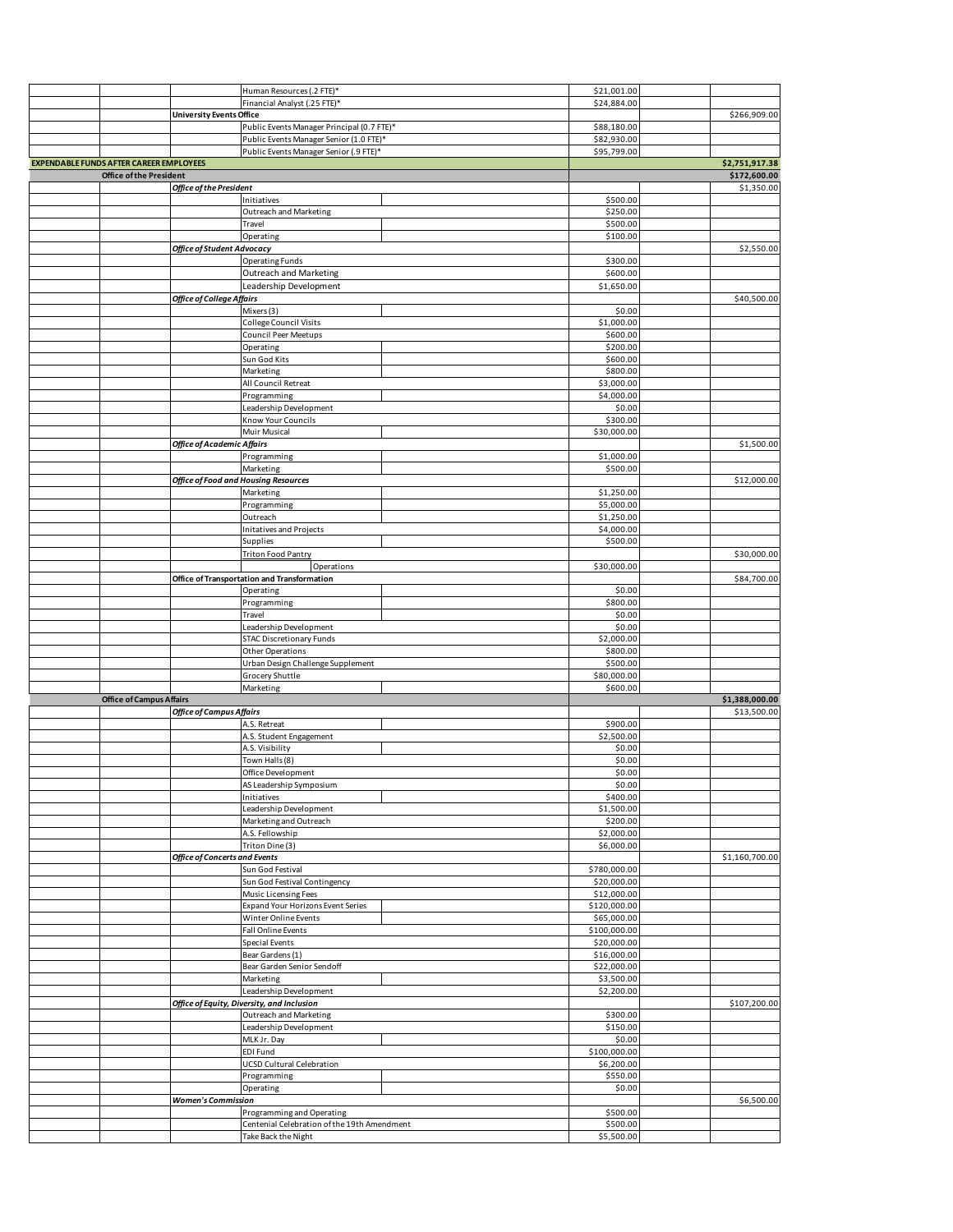|                                        |                                                     | Marketing                                |                                                 | \$0.00               |             |              |
|----------------------------------------|-----------------------------------------------------|------------------------------------------|-------------------------------------------------|----------------------|-------------|--------------|
|                                        | Tritons for Equity, Diversity, and Inclusion (TEDI) |                                          |                                                 |                      |             | \$0.00       |
|                                        |                                                     | Programming                              |                                                 | \$0.00               |             |              |
|                                        |                                                     | Marketing and Outreach                   |                                                 | \$0.00               |             |              |
|                                        |                                                     | Office of Environmental Justice Affairs  |                                                 |                      |             | \$6,100.00   |
|                                        |                                                     | Outreach                                 |                                                 | \$900.00             |             |              |
|                                        |                                                     | Marketing                                |                                                 | \$1,000.00           |             |              |
|                                        |                                                     |                                          |                                                 | \$450.00             |             |              |
|                                        |                                                     | Leadership Development                   |                                                 |                      |             |              |
|                                        |                                                     | Initiatives and Projects                 |                                                 | \$1,150.00           |             |              |
|                                        |                                                     | Sustainability Investments               |                                                 | \$500.00             |             |              |
|                                        |                                                     | Programming                              |                                                 | \$2,100.00           |             |              |
|                                        | Office of Spirit & Athletics                        |                                          |                                                 |                      |             | \$25,000.00  |
|                                        |                                                     | Promotional Items                        |                                                 | \$8,000.00           |             |              |
|                                        |                                                     | Outreach                                 |                                                 | \$2,000.00           |             |              |
|                                        |                                                     |                                          |                                                 |                      |             |              |
|                                        |                                                     | Operations and Marketing                 |                                                 | \$1,000.00           |             |              |
|                                        |                                                     | Events                                   |                                                 | \$9,000.00           |             |              |
|                                        |                                                     | Bear Garden                              |                                                 | \$5,000.00           |             |              |
|                                        |                                                     | <b>Tritons Rising</b>                    |                                                 | \$0.00               |             |              |
|                                        | <b>Office of Health and Wellness</b>                |                                          |                                                 |                      |             | \$69,000.00  |
|                                        |                                                     | Marketing                                |                                                 | \$3,000.00           |             |              |
|                                        |                                                     |                                          |                                                 |                      |             |              |
|                                        |                                                     | Initatives and Projects                  |                                                 | \$49,200.00          |             |              |
|                                        |                                                     | Thrive Reform                            |                                                 | \$0.00               |             |              |
|                                        |                                                     | Programming                              |                                                 | \$3,500.00           |             |              |
|                                        |                                                     | Outreach/Awareness/Advocacy              |                                                 | \$9,500.00           |             |              |
|                                        |                                                     |                                          |                                                 |                      |             |              |
|                                        |                                                     | Operating                                |                                                 | \$3,800.00           |             |              |
| <b>Office of Finance and Resources</b> |                                                     |                                          |                                                 |                      |             | \$314,826.00 |
|                                        | <b>Office of Finance and Resources</b>              |                                          |                                                 |                      |             | \$10,700.00  |
|                                        |                                                     | Marketing                                |                                                 | \$300.00             |             |              |
|                                        |                                                     | Operating                                |                                                 | \$400.00             |             |              |
|                                        |                                                     | Leadership Development                   |                                                 | \$0.00               |             |              |
|                                        |                                                     |                                          |                                                 | \$10,000.00          |             |              |
|                                        |                                                     | Accesibility Fund                        |                                                 |                      |             |              |
|                                        | <b>Office of Student Organizations</b>              |                                          |                                                 |                      |             | \$223,215.00 |
|                                        |                                                     | Operating                                |                                                 | \$200.00             |             |              |
|                                        |                                                     | Marketing                                |                                                 | \$1,000.00           |             |              |
|                                        |                                                     | Staff Development                        |                                                 | \$100.00             |             |              |
|                                        |                                                     | <b>Student Org Operating Unallocated</b> |                                                 | \$25,000.00          |             |              |
|                                        |                                                     |                                          | <b>Student Org Programming Unallocated</b>      |                      | \$75,000.00 |              |
|                                        |                                                     |                                          |                                                 |                      |             |              |
|                                        |                                                     |                                          | Fall Quarter                                    | \$10,000.00          |             |              |
|                                        |                                                     |                                          | Winter Quarter                                  | \$65,000.00          |             |              |
|                                        |                                                     |                                          | Spring Quarter                                  | \$0.00               |             |              |
|                                        |                                                     |                                          | <b>Tournament and Competition Unallocated</b>   |                      | \$70,000.00 |              |
|                                        |                                                     |                                          | Fall Quarter                                    | \$20,000.00          |             |              |
|                                        |                                                     |                                          | Winter Quarter                                  | \$25,000.00          |             |              |
|                                        |                                                     |                                          |                                                 |                      |             |              |
|                                        |                                                     |                                          | Spring Quarter                                  | \$25,000.00          |             |              |
|                                        |                                                     | Sports Club                              |                                                 | \$10,000.00          |             |              |
|                                        |                                                     | Media Services Payment                   |                                                 | \$8,000.00           |             |              |
|                                        |                                                     | <b>Funding Guides</b>                    |                                                 | \$300.00             |             |              |
|                                        |                                                     | <b>BBQ Rentals</b>                       |                                                 | \$3,000.00           |             |              |
|                                        |                                                     | Performance Agreements                   |                                                 | \$4,000.00           |             |              |
|                                        |                                                     | CSI Poster Room                          |                                                 |                      |             |              |
|                                        |                                                     |                                          |                                                 | \$815.00             |             |              |
|                                        |                                                     | <b>Student Org Funding Seminars</b>      |                                                 | \$0.00               |             |              |
|                                        |                                                     |                                          | All Campus Transfer Association (ACTA)          |                      | \$19,000.00 |              |
|                                        |                                                     |                                          | Programming and Operating                       | \$3,000.00           |             |              |
|                                        |                                                     |                                          | Game Nights                                     | \$2,000.00           |             |              |
|                                        |                                                     |                                          | <b>Transfer Graduation</b>                      | \$4,500.00           |             |              |
|                                        |                                                     |                                          | <b>Transfer Tuesdays</b>                        |                      |             |              |
|                                        |                                                     |                                          |                                                 | \$5,500.00           |             |              |
|                                        |                                                     |                                          | Outreach and Promotion                          | \$3,000.00           |             |              |
|                                        |                                                     |                                          | Workshops                                       | \$0.00               |             |              |
|                                        |                                                     |                                          | Leadership Development                          | \$1,000.00           |             |              |
|                                        |                                                     | All Campus Commuter Board (ACCB)         |                                                 |                      | \$6,800.00  |              |
|                                        |                                                     |                                          | Programming                                     | \$5,000.00           |             |              |
|                                        |                                                     |                                          | Outreach and Promotion                          | \$1,500.00           |             |              |
|                                        |                                                     |                                          |                                                 | \$300.00             |             |              |
|                                        |                                                     |                                          | Leadership and Workshop                         |                      |             |              |
|                                        | Office of Enterprises and Services                  |                                          |                                                 |                      |             | \$80,911.00  |
|                                        |                                                     | A.S. Safe Rides                          |                                                 | \$36,000.00          |             |              |
|                                        |                                                     | A.S. Safe Rides Reserve                  |                                                 | \$2,000.00           |             |              |
|                                        |                                                     | Operating                                |                                                 | \$2,000.00           |             |              |
|                                        |                                                     | Senior Memory Book Marketing             |                                                 | \$750.00             |             |              |
|                                        |                                                     | Initiatives                              |                                                 | \$0.00               |             |              |
|                                        |                                                     |                                          |                                                 |                      |             |              |
|                                        |                                                     | Made to Order                            |                                                 | \$1,500.00           |             |              |
|                                        |                                                     | Marketing                                |                                                 | \$2,500.00           |             |              |
|                                        |                                                     | Triton Television (TTV)                  |                                                 |                      | \$36,161.00 |              |
|                                        |                                                     |                                          | Equipment                                       | \$29,675.00          |             |              |
|                                        |                                                     |                                          | <b>Studio Operations</b>                        | \$2,321.00           |             |              |
|                                        |                                                     |                                          | Programming                                     | \$4,165.00           |             |              |
|                                        |                                                     |                                          |                                                 |                      |             |              |
| <b>Office of External Affairs</b>      |                                                     |                                          |                                                 |                      |             | \$87,510.00  |
|                                        | <b>Office of External Affairs</b>                   |                                          |                                                 |                      |             | \$62,010.00  |
|                                        |                                                     | Operating                                |                                                 | \$500.00             |             |              |
|                                        |                                                     | Conferences                              |                                                 | \$500.00             |             |              |
|                                        |                                                     |                                          | Outreach, Forums, Campaigns, Coalition-Building | \$500.00             |             |              |
|                                        |                                                     | <b>Board Meetings</b>                    |                                                 | \$0.00               |             |              |
|                                        |                                                     |                                          |                                                 |                      |             |              |
|                                        |                                                     | Leadership Development                   |                                                 | \$0.00               |             |              |
|                                        |                                                     |                                          |                                                 | \$50,000.00          |             |              |
|                                        |                                                     | Programming                              |                                                 |                      |             |              |
|                                        |                                                     | <b>Triton Lobby Corp</b>                 |                                                 |                      | \$3,660.00  |              |
|                                        |                                                     |                                          |                                                 |                      |             |              |
|                                        |                                                     |                                          | News Subscription                               | \$360.00             |             |              |
|                                        |                                                     |                                          | Marekting Tools<br>Operations                   | \$750.00<br>\$500.00 |             |              |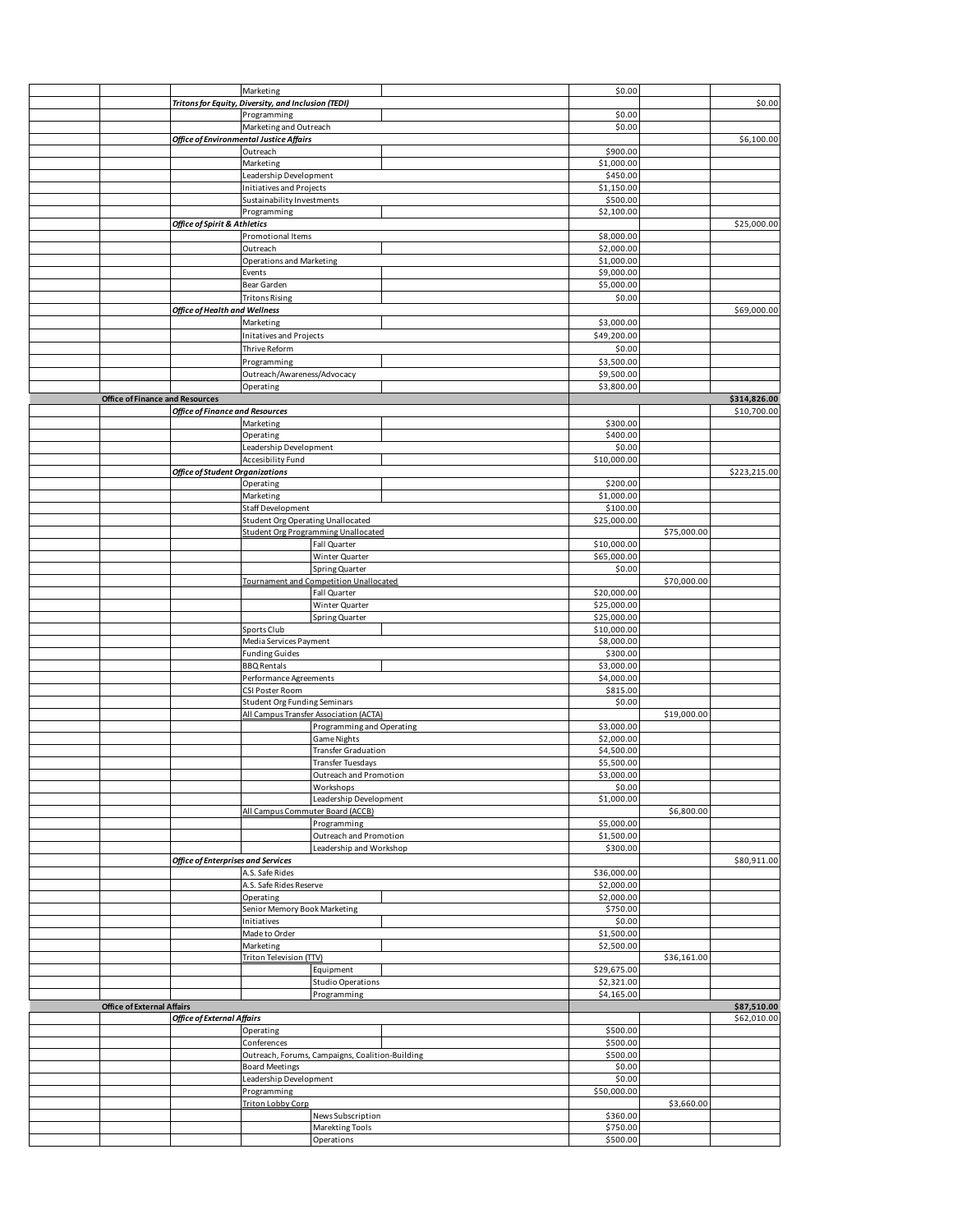|                                    |                                     |                                             | Travel                                                |                                                                           | \$1,250.00               |            |              |
|------------------------------------|-------------------------------------|---------------------------------------------|-------------------------------------------------------|---------------------------------------------------------------------------|--------------------------|------------|--------------|
|                                    |                                     |                                             | Outreach Efforts                                      |                                                                           | \$800.00                 |            |              |
|                                    |                                     | Labor Affairs Commission                    |                                                       |                                                                           |                          | \$1,850.00 |              |
|                                    |                                     |                                             | Supplies                                              |                                                                           | \$100.00                 |            |              |
|                                    |                                     |                                             | News Subscriptions                                    |                                                                           | \$100.00                 |            |              |
|                                    |                                     |                                             | Operations                                            |                                                                           | \$1,250.00               |            |              |
|                                    |                                     |                                             | Speakers                                              |                                                                           | \$400.00                 |            |              |
|                                    |                                     | Disability Justice Commission               |                                                       |                                                                           |                          | \$5,000.00 |              |
|                                    |                                     |                                             | Speakers                                              |                                                                           | \$3,000.00               |            |              |
|                                    |                                     |                                             | Outreach                                              |                                                                           | \$1,500.00               |            |              |
|                                    |                                     |                                             | Operations                                            |                                                                           | \$500.00                 |            |              |
|                                    | <b>AS Civic Engagement Office</b>   |                                             |                                                       |                                                                           |                          |            | \$23,500.00  |
|                                    |                                     | <b>Tritons Vote</b>                         |                                                       |                                                                           | \$13,500.00              |            |              |
|                                    |                                     | On Campus Polling                           |                                                       |                                                                           | \$3,500.00               |            |              |
|                                    |                                     | Travel                                      |                                                       |                                                                           | \$0.00                   |            |              |
|                                    |                                     | Outreach                                    |                                                       |                                                                           | \$3,000.00               |            |              |
|                                    |                                     | Marketing                                   |                                                       |                                                                           | \$3,500.00               |            |              |
|                                    | Office of Local Affairs             |                                             |                                                       |                                                                           |                          |            | \$2,000.00   |
|                                    |                                     | Operations & Travel                         |                                                       |                                                                           | \$500.00                 |            |              |
|                                    |                                     |                                             |                                                       |                                                                           |                          |            |              |
|                                    |                                     | Outreach                                    |                                                       |                                                                           | \$300.00                 |            |              |
|                                    |                                     | Programming, Intiatives, and Event          |                                                       |                                                                           | \$1,200.00               |            |              |
| General                            |                                     |                                             |                                                       |                                                                           |                          |            | \$218,562.32 |
|                                    | <b>Senator Funds</b>                |                                             |                                                       |                                                                           |                          |            | \$18,000.00  |
|                                    | A.S. Open House                     |                                             |                                                       |                                                                           |                          |            | \$1,000.00   |
|                                    | Centralized Senator Office Hours    |                                             |                                                       |                                                                           |                          |            | \$1,000.00   |
|                                    | A.S. Marketing                      |                                             |                                                       |                                                                           |                          |            | \$17,500.00  |
|                                    |                                     | <b>General Promotions</b>                   |                                                       |                                                                           | \$7,500.00               |            |              |
|                                    |                                     | Events                                      |                                                       |                                                                           | \$1,500.00               |            |              |
|                                    |                                     | Operating                                   |                                                       |                                                                           | \$2,375.00               |            |              |
|                                    |                                     | <b>Public Relations</b>                     |                                                       |                                                                           | \$6,125.00               |            |              |
|                                    |                                     | Fluffy Operations and Maintenance           |                                                       |                                                                           | \$0.00                   |            |              |
|                                    | A.S. Elections                      |                                             |                                                       |                                                                           |                          |            | \$8,000.00   |
|                                    | <b>Mandate Reserve Contribution</b> |                                             |                                                       |                                                                           |                          |            | \$173,062.32 |
| Administration                     |                                     |                                             |                                                       |                                                                           |                          |            | \$206,892.52 |
|                                    |                                     | <b>Administrative Supplies and Expenses</b> |                                                       |                                                                           |                          |            | \$26,830.00  |
|                                    |                                     |                                             |                                                       |                                                                           |                          |            |              |
|                                    |                                     | Graphics / Printing                         |                                                       |                                                                           | \$500.00                 |            |              |
|                                    |                                     | Telephone Equipment and Tolls               |                                                       |                                                                           | \$500.00                 |            |              |
|                                    |                                     | Mail Delivery (\$40 x 12 months)            |                                                       |                                                                           | \$480.00                 |            |              |
|                                    |                                     | Postage                                     |                                                       |                                                                           | \$20.00                  |            |              |
|                                    |                                     | Office Supplies                             |                                                       |                                                                           | \$1,000.00               |            |              |
|                                    |                                     | <b>Business Cards</b>                       |                                                       |                                                                           | \$2,500.00               |            |              |
|                                    |                                     | Cart Maintenance                            |                                                       |                                                                           | \$1,900.00               |            |              |
|                                    |                                     | Computer Equipment                          |                                                       |                                                                           | \$250.00                 |            |              |
|                                    |                                     | A.S. Personnel Support                      |                                                       |                                                                           | \$19,680.00              |            |              |
|                                    |                                     |                                             |                                                       |                                                                           |                          |            |              |
|                                    | Administrative Student Salaries     |                                             |                                                       |                                                                           |                          |            | \$163,562.52 |
|                                    |                                     |                                             |                                                       |                                                                           |                          |            |              |
|                                    |                                     |                                             | Graphic Artist (3 x \$13.77 x 20h x 35w)              |                                                                           | \$28,917.00              |            |              |
|                                    |                                     |                                             | Graphic Artist (3 x \$13.77 x 26h x 15w)              |                                                                           | \$16,110.90              |            |              |
|                                    |                                     |                                             | Sr. Graphic Artist (1 x \$14.28 x 20h x 35w)          |                                                                           | \$9,996.00               |            |              |
|                                    |                                     |                                             | Sr. Graphic Artist (1 x \$14.28 x 29h x 15w)          |                                                                           | \$6,211.80               |            |              |
|                                    |                                     |                                             | Mascot(2*\$13/hr*36 hr* 2 quarters)                   |                                                                           | \$1,872.00               |            |              |
|                                    |                                     |                                             | Elections Manager (1 x \$13/hr* 12hr/wk*4 wk)         |                                                                           | \$624.00                 |            |              |
|                                    |                                     |                                             | Public Relations (2 x \$14 x 20h x 50w)               |                                                                           | \$28,000.00              |            |              |
|                                    |                                     |                                             | Public Relations (1 x \$14.28 x 10h x 50w)            |                                                                           | \$7,140.00               |            |              |
|                                    |                                     |                                             | Front Desk Student Staff (1 x \$13 x 15h x 35w)       |                                                                           | \$6,825.00               |            |              |
|                                    |                                     |                                             |                                                       | Webmaster/Computer Programmer (1 x \$14.28 x 20h x 50w)                   | \$14,280.00              |            |              |
|                                    |                                     |                                             | SLBO Office Assistant (1 x \$13 x 20h x 40w)          |                                                                           | \$10,400.00              |            |              |
|                                    |                                     |                                             | A.S. President's Assistant (1 x \$13 x 12h x 25w)     |                                                                           | \$3,900.00               |            |              |
|                                    |                                     |                                             | Triton Food Pantry Lead Manager (1x13x12hx35w)        |                                                                           | \$5,460.00               |            |              |
|                                    |                                     |                                             | Triton Food Pantry Manager (2 x\$13 x 12h x 35w)      |                                                                           | \$10,920.00              |            |              |
|                                    |                                     |                                             |                                                       | Triton Food Pantry Pop-Up Manager (1 x \$13 x 12h x 35w)                  | \$5,460.00               |            |              |
|                                    |                                     |                                             |                                                       | Civic Engagement and Voter Registration Interns (1x \$13 x 12 hr x 30 wk) | \$4,680.00               |            |              |
|                                    |                                     | Student Salary Benefits (1.8%)              |                                                       |                                                                           | \$2,765.82               |            |              |
|                                    |                                     |                                             |                                                       |                                                                           |                          |            |              |
|                                    | Staff Development                   |                                             | Computer Programmer Development                       |                                                                           |                          |            | \$16,500.00  |
|                                    |                                     |                                             |                                                       |                                                                           | \$1,500.00               |            |              |
|                                    |                                     | Student Affairs Administrators (3)          |                                                       |                                                                           | \$4,500.00               |            |              |
|                                    |                                     | Administrative Assistant                    |                                                       |                                                                           | \$1,500.00               |            |              |
|                                    |                                     |                                             | Graphic Studio Manager Development                    |                                                                           | \$1,500.00               |            |              |
|                                    |                                     | Senior Artist Development                   |                                                       |                                                                           | \$1,500.00               |            |              |
|                                    |                                     | Graphic Artist Development                  |                                                       |                                                                           | \$1,500.00               |            |              |
|                                    |                                     | ASCE Professional Staff Development         |                                                       |                                                                           | \$4,500.00               |            |              |
| <b>Cabinet and Senate Stipends</b> |                                     |                                             |                                                       |                                                                           |                          |            | \$242,525.02 |
|                                    | <b>Cabinet Stipends</b>             |                                             |                                                       |                                                                           |                          |            | \$85,200.00  |
|                                    |                                     | President (1 x \$300/wk x 42 wk)            |                                                       |                                                                           | \$12,600.00              |            |              |
|                                    |                                     |                                             | Vice President Campus Affairs (1 x \$200/wk x 37wk)   |                                                                           | \$7,400.00               |            |              |
|                                    |                                     |                                             | Vice President External Affairs (1 x \$200/wk x 37wk) |                                                                           | \$7,400.00               |            |              |
|                                    |                                     |                                             | Financial Controller (1 x \$200/wk x 37wk)            |                                                                           | \$7,400.00               |            |              |
|                                    |                                     |                                             | Sr. AVP Concerts and Events (1 x \$150/wk x 37wk)     |                                                                           | \$5,550.00               |            |              |
|                                    |                                     |                                             | Sr. AVP Student Organizations (1 x \$150/wk x 37wk)   |                                                                           | \$5,550.00               |            |              |
|                                    |                                     |                                             | Sr. AVP Student Advocacy (1 x \$150/wk x 44wk)        |                                                                           | \$6,600.00               |            |              |
|                                    |                                     |                                             | AVP Academic Affairs (1 x \$100/wk x 37wk)            |                                                                           | \$3,700.00               |            |              |
|                                    |                                     |                                             | AVP Enterprises and Services (1 x \$100/wk x 37wk)    |                                                                           | \$3,700.00               |            |              |
|                                    |                                     |                                             |                                                       | AVP Equity, Diversity, and Inclusion (1 x \$100/wk x 37wk)                | \$3,700.00               |            |              |
|                                    |                                     |                                             | AVP Spirit and Athletics (1 x \$100/wk x 37wk)        |                                                                           | \$3,700.00               |            |              |
|                                    |                                     |                                             |                                                       |                                                                           | \$3,700.00               |            |              |
|                                    |                                     |                                             | AVP College Affairs (1 x \$100/wk x 37wk)             |                                                                           |                          |            |              |
|                                    |                                     |                                             | AVP Local Affairs (1 x \$100/wk x 37wk)               |                                                                           | \$3,700.00               |            |              |
|                                    |                                     |                                             | AVP Food and Housing Resources (1 x \$100/wk x 37wk)  | AVP Transportation and Transformation (1 x \$100/wk x 37wk)               | \$3,700.00<br>\$3,700.00 |            |              |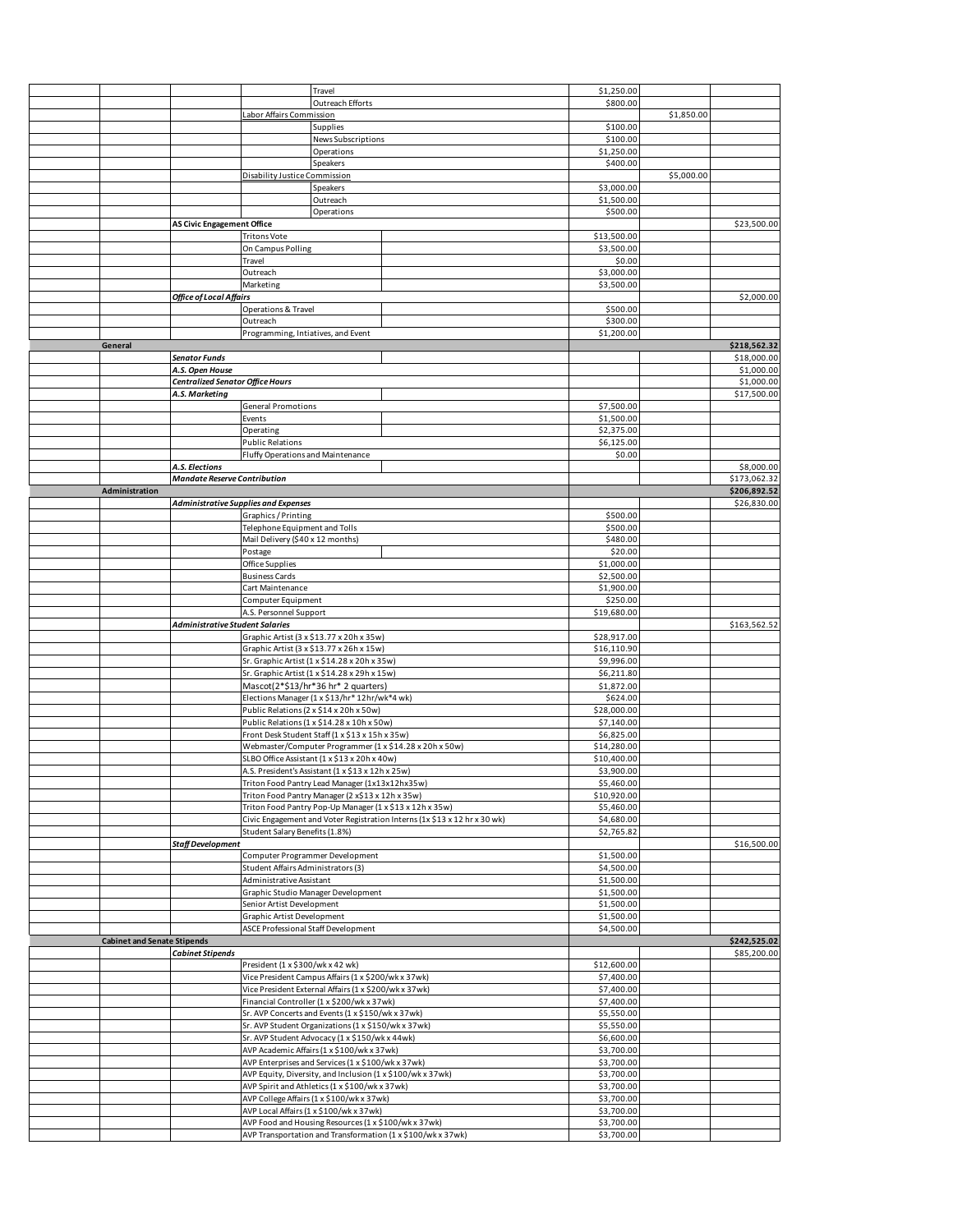|  |                        |                                                                           | AVP Health and Wellness (1 x \$100/wk x 37wk)                                                    | \$3,700.00               |             |             |
|--|------------------------|---------------------------------------------------------------------------|--------------------------------------------------------------------------------------------------|--------------------------|-------------|-------------|
|  |                        | AVP Environmental Justice Affairs (1 x \$100/wk x 37wk)                   |                                                                                                  | \$3,700.00               |             |             |
|  | <b>Senate Stipends</b> |                                                                           |                                                                                                  |                          |             | \$46,080.00 |
|  |                        |                                                                           | Campus-Wide Senator (5 x \$45/wk x 32wk)                                                         | \$7,200.00               |             |             |
|  |                        |                                                                           | Arts and Humanities Senator (1 x \$45/wk x 32wk)                                                 | \$1,440.00               |             |             |
|  |                        |                                                                           | Social Sciences Senator (1 x \$45/wk x 32wk)<br>Physical Sciences Senator (1 x \$45/wk x 32wk)   | \$1,440.00<br>\$1,440.00 |             |             |
|  |                        |                                                                           | Biological Sciences Senator (1 x \$45/wk x 32wk)                                                 | \$1,440.00               |             |             |
|  |                        | Engineer Senator (1 x \$45/wk x 32wk)                                     |                                                                                                  | \$1,440.00               |             |             |
|  |                        |                                                                           | International Senator (1 x \$45/wk x 32wk)                                                       | \$1,440.00               |             |             |
|  |                        |                                                                           | Out-of-State Senator (1 x \$45/wk x 32wk)                                                        | \$1,440.00               |             |             |
|  |                        |                                                                           | First Year Senator (2 x \$45/wk x 32wk)                                                          | \$2,880.00               |             |             |
|  |                        | Transfer Senator (2 x \$45/wk x 32wk)                                     |                                                                                                  | \$2,880.00               |             |             |
|  |                        |                                                                           | Off-Campus Senator (2 x \$45/wk x 32wk)                                                          | \$2,880.00               |             |             |
|  |                        | Revelle Senator (2 x \$45/wk x 32wk)<br>Muir Senator (2 x \$45/wk x 32wk) |                                                                                                  | \$2,880.00               |             |             |
|  |                        |                                                                           | Marshall Senators (2 x \$45/wk x 32wk)                                                           | \$2,880.00<br>\$2,880.00 |             |             |
|  |                        | Warren Senators (2 x \$45/wk x 32wk)                                      |                                                                                                  | \$2,880.00               |             |             |
|  |                        |                                                                           | Roosevelt Senators (2 x \$45/wk x 32wk)                                                          | \$2,880.00               |             |             |
|  |                        | Sixth Senators (2 x \$45/wk x 32wk)                                       |                                                                                                  | \$2,880.00               |             |             |
|  |                        |                                                                           | Seventh Senators (2 x \$45/wk x 32 wk)                                                           | \$2,880.00               |             |             |
|  | Office Staff Stipends  |                                                                           |                                                                                                  |                          |             | \$84,740.00 |
|  |                        | <b>ASCE Stipends</b>                                                      |                                                                                                  |                          | \$30,870.00 |             |
|  |                        |                                                                           | Festivals Director (1 x \$100/wk x 35wk)                                                         | \$3,500.00               |             |             |
|  |                        |                                                                           | Chief of Staff (1 x \$60/wk x 35 wk)                                                             | \$2,100.00               |             |             |
|  |                        |                                                                           | Bear Garden Director (1 x \$100/wk x 35wk)                                                       | \$3,500.00               |             |             |
|  |                        |                                                                           | Special Events Director (1 x \$100/wk x 35wk)                                                    | \$3,500.00               |             |             |
|  |                        |                                                                           | Marketing Director (1 x \$100/wk x 35wk)                                                         | \$3,500.00               |             |             |
|  |                        |                                                                           | Festivals Coordinators (2 x \$70/wk x 28wk)                                                      | \$3,920.00               |             |             |
|  |                        |                                                                           | Special Events Coordinators (2 x \$60/wk x 28wk)<br>Sponsorship Director (1 x \$70/wk x 35wk)    | \$3,360.00<br>\$2,450.00 |             |             |
|  |                        |                                                                           | Bear Garden Coordinator (1 x \$60/wk x 28wk)                                                     | \$1,680.00               |             |             |
|  |                        |                                                                           | Marketing Coordinators (2 x \$60/wk x 28wk)                                                      | \$3,360.00               |             |             |
|  |                        | VP External Stipends                                                      |                                                                                                  |                          | \$19,215.00 |             |
|  |                        |                                                                           | VPE Chief of Staff (1 x \$30/wk x 25wk)                                                          | \$1,500.00               |             |             |
|  |                        |                                                                           | VPE Legislative Director (1 x \$45/wk x 32wk)                                                    | \$1,350.00               |             |             |
|  |                        |                                                                           | VPE National Affairs Director (1 x \$45/wk x 30wk)                                               | \$1,350.00               |             |             |
|  |                        |                                                                           | VPE State Affairs Director(1 x \$45/wk x 30wk)                                                   | \$1,350.00               |             |             |
|  |                        |                                                                           | Labor Affairs Director (1 x \$30/wk x 25wks)                                                     | \$750.00                 |             |             |
|  |                        |                                                                           | CEO Executive Director (1 x \$50/wk x 30wks)                                                     | \$1,250.00               |             |             |
|  |                        |                                                                           | CEO Chief of Staff (1 x \$20/wk x 30wks)                                                         | \$500.00                 |             |             |
|  |                        |                                                                           | UCSA Underrepresented Students Advisor (1 x \$0/wk x 25 wks)                                     | \$0.00                   |             |             |
|  |                        |                                                                           | UCSA RJN Coordinator (1 x \$45/wk x 25wks)<br>UCSA Fund the UC Coordinator (1 x \$20/wk x 25wks) | \$1,125.00<br>\$500.00   |             |             |
|  |                        |                                                                           | UCSA Transfer Committee Rep (1 x \$0/wk x 25wks)                                                 | \$0.00                   |             |             |
|  |                        |                                                                           | VPE Campus Engagement Director(1 x \$45/wk x 30wk)                                               | \$1,350.00               |             |             |
|  |                        |                                                                           | VPE Campus Organizing Director (1 x \$45/wk x 32wk)                                              | \$1,440.00               |             |             |
|  |                        |                                                                           | Triton Lobby Corps Executive Director (1 x \$45/wk x 30wk)                                       | \$1,350.00               |             |             |
|  |                        |                                                                           | TLC Chief of Staff (1 x \$20wk x 25 wks)                                                         | \$500.00                 |             |             |
|  |                        |                                                                           | TLC Housing Director (1 x \$20/wk x 25wks)                                                       | \$500.00                 |             |             |
|  |                        |                                                                           | TLC Marketing Director (1 x \$20/wk x 25wks                                                      | \$500.00                 |             |             |
|  |                        |                                                                           | Community Affairs Director (1 x \$30wk x 25wks)                                                  | \$750.00                 |             |             |
|  |                        |                                                                           | Marketing Coordinator (1 x \$30wk x 25 wks)                                                      | \$750.00                 |             |             |
|  |                        |                                                                           | Government Affairs Director (1 x \$30/wk x 30 wks)                                               | \$900.00                 |             |             |
|  |                        |                                                                           | Chief of Staff for Local Affairs (1x \$50/wk x 30wk)                                             | \$1,500.00               |             |             |
|  |                        | <b>VP Campus Stipends</b>                                                 |                                                                                                  |                          | \$33,390.00 |             |
|  |                        |                                                                           | A.S. Fellowship Directors (2 x \$50/wk x 30wk)                                                   | \$3,000.00<br>\$1,400.00 |             |             |
|  |                        |                                                                           | Chief of Staff (1 x \$50/wk x 28 wk)<br>A.S. Record Officer (1 x \$40/wk x 30wk)                 | \$1,200.00               |             |             |
|  |                        |                                                                           | Outreach Coordinator (1 x \$40/wk x 25 wks)                                                      | \$1,000.00               |             |             |
|  |                        |                                                                           | A.S. Data Officer (1 x \$30/wk x 30wk)                                                           | \$900.00                 |             |             |
|  |                        |                                                                           | EDI Chief of Staff (1 x \$50/wk x 25wk)                                                          | \$1,500.00               |             |             |
|  |                        |                                                                           | EDI Internal Relations Director (1 x \$40/wk x 25wk)                                             | \$1,000.00               |             |             |
|  |                        |                                                                           | EDI Marketing Strategist (1 x \$40/wk x 25wks)                                                   | \$1,000.00               |             |             |
|  |                        |                                                                           | EDI Outreach Coordinator (1 x \$40/wk x 25 wks)                                                  | \$1,000.00               |             |             |
|  |                        |                                                                           | EDI SAAC Rep (6 x \$40/wk x 25 wks)                                                              | \$6,000.00               |             |             |
|  |                        |                                                                           | EJA Social Media and Marketing (1 x \$40/wk x 28wk)                                              | \$1,120.00               |             |             |
|  |                        |                                                                           | EJA Intern (2 x \$30/wk x 28wk)                                                                  | \$1,680.00               |             |             |
|  |                        |                                                                           | EJA Outreach Intern (1 x \$40/wk x 28wk)<br>EJA Chief of Staff (1 x \$45/wk x 28wk)              | \$1,120.00<br>\$1,260.00 |             |             |
|  |                        |                                                                           | Health and Wellness Advocates (6 x \$20/wk x 25wk)                                               | \$3,000.00               |             |             |
|  |                        |                                                                           | Health and Wellness Marketing Coordinator (2 x \$20/wk x 25wk)                                   | \$1,000.00               |             |             |
|  |                        |                                                                           | Health and Wellness Director (3 x \$30/wk x 30wk)                                                | \$2,700.00               |             |             |
|  |                        |                                                                           | Health and Wellness Chief of Staff (1 x \$50/wk x 30wk)                                          | \$1,500.00               |             |             |
|  |                        |                                                                           | Health and Wellness Marketing Strategist (1 x \$40/wk x 30wk)                                    | \$1,260.00               |             |             |
|  |                        |                                                                           | Spirit and Athletics Chief of Staff (1 x \$30/wk x 25wk)                                         | \$750.00                 |             |             |
|  |                        | Sr. AVP Student Advocacy Stipends                                         |                                                                                                  |                          | \$2,750.00  |             |
|  |                        |                                                                           | Senior Advocate (1 x \$55/wk x 25wk)                                                             | \$1,375.00               |             |             |
|  |                        |                                                                           | Outreach Coordinator (1 x \$55/wk x 25wk)                                                        | \$1,375.00               |             |             |
|  |                        | President Stipends                                                        |                                                                                                  |                          | \$11,765.00 |             |
|  |                        |                                                                           | President: Chief of Staff (1 x \$30/wk x 28 wk)                                                  | \$840.00                 |             |             |
|  |                        |                                                                           | Academic Affairs Chief of Staff (1 x \$30/wk x 25wk)                                             | \$750.00                 |             |             |
|  |                        |                                                                           | Academic Affairs Senior Advisor (1 x \$30/wk x 25wk)                                             | \$750.00                 |             |             |
|  |                        |                                                                           | Academic Affairs Advocacy Director (1 x \$25/wk x 25wk)                                          | \$625.00                 |             |             |
|  |                        |                                                                           | Academic Affairs Programming Director (1 x \$20/wk x 25wk)                                       | \$500.00                 |             |             |
|  |                        |                                                                           | Food and Housing Resources Chief of Staff (1 x \$30/wk x 30wk)                                   | \$900.00                 |             |             |
|  |                        |                                                                           | Food and Housing Adovcates (3 x \$20/wk x 25wk)                                                  | \$1,500.00               |             |             |